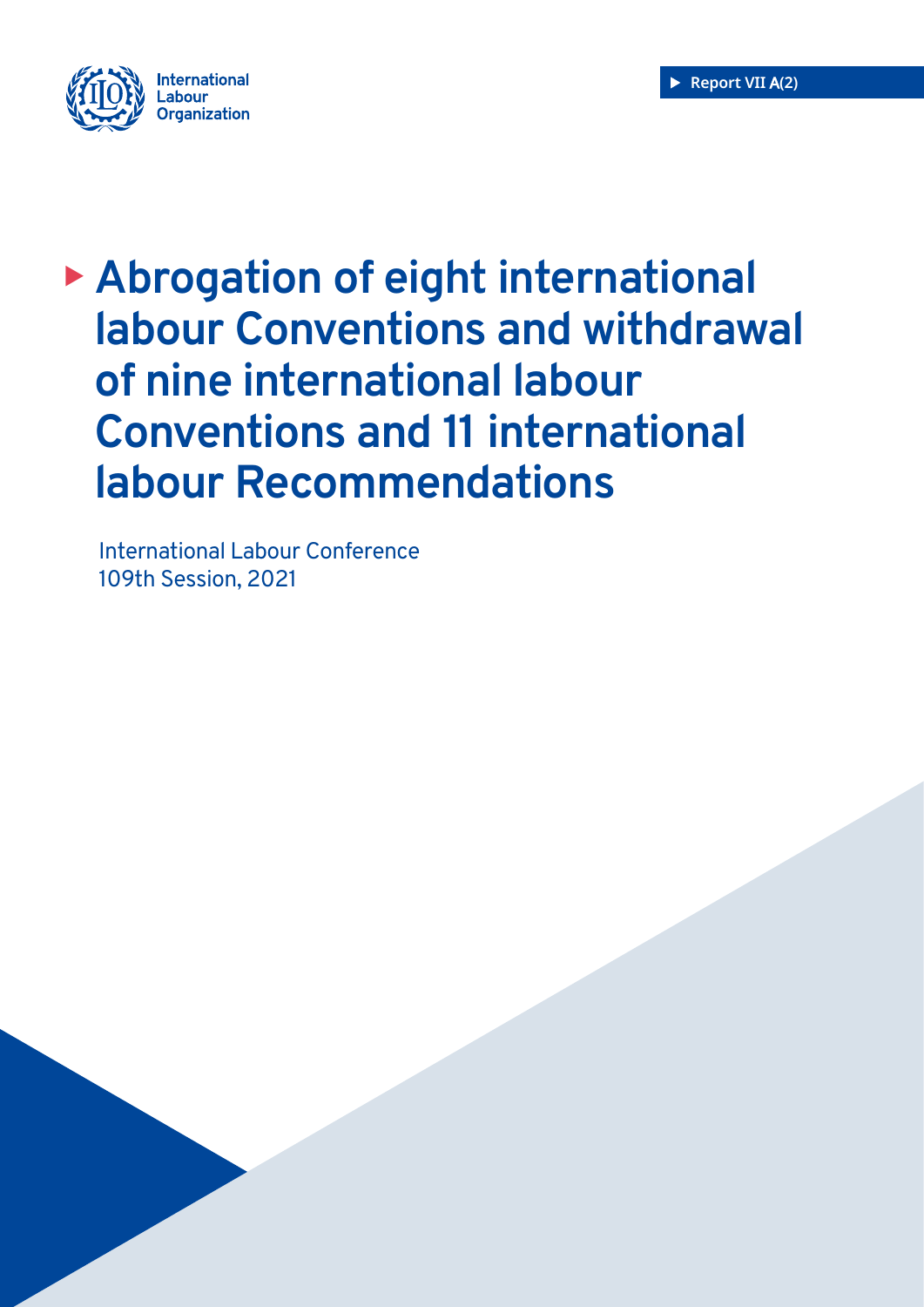**International Labour Conference, 109th Session, 2021**

**Report VII A(2)**

## **Abrogation of eight international labour Conventions and withdrawal of nine international labour Conventions and 11 international labour Recommendations**

**Seventh item on the agenda**

**International Labour Office, Geneva**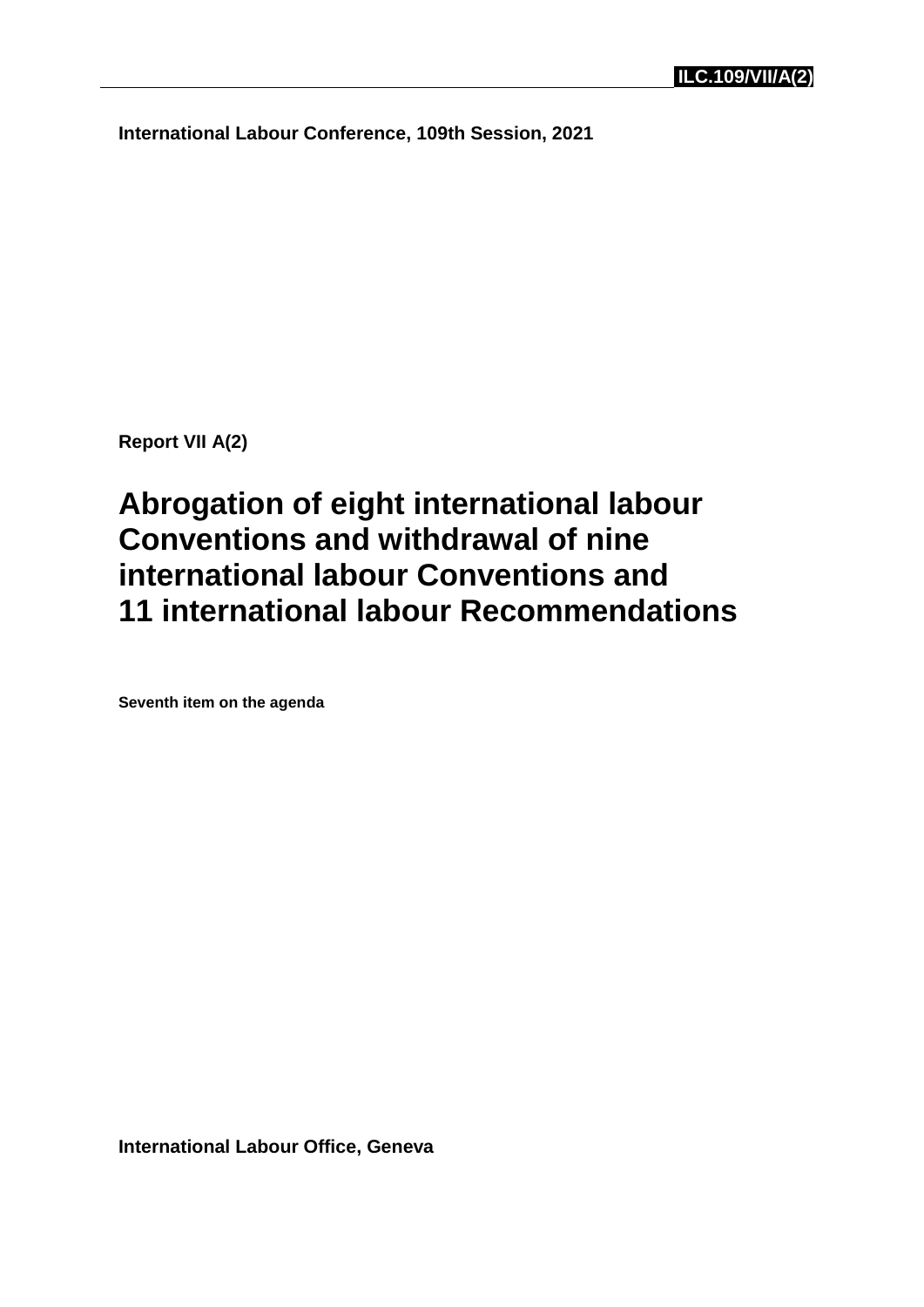ISBN 978-92-2-132414-0 (print) ISBN 978-92-2-132415-7 (Web pdf) ISSN 0074-6681

*First edition 2020*

Information on ILO publications and digital products can be found at: [www.ilo.org/publns.](http://www.ilo.org/publns)

Formatted by TTE: Confrep-ILC109(2021)-VII-A(2)-[RELME-201204-002]-En.docx Printed by the International Labour Office, Geneva, Switzerland

The designations employed in ILO publications, which are in conformity with United Nations practice, and the presentation of material therein do not imply the expression of any opinion whatsoever on the part of the International Labour Office concerning the legal status of any country, area or territory or of its authorities, or concerning the delimitation of its frontiers.

Reference to names of firms and commercial products and processes does not imply their endorsement by the International Labour Office, and any failure to mention a particular firm, commercial product or process is not a sign of disapproval.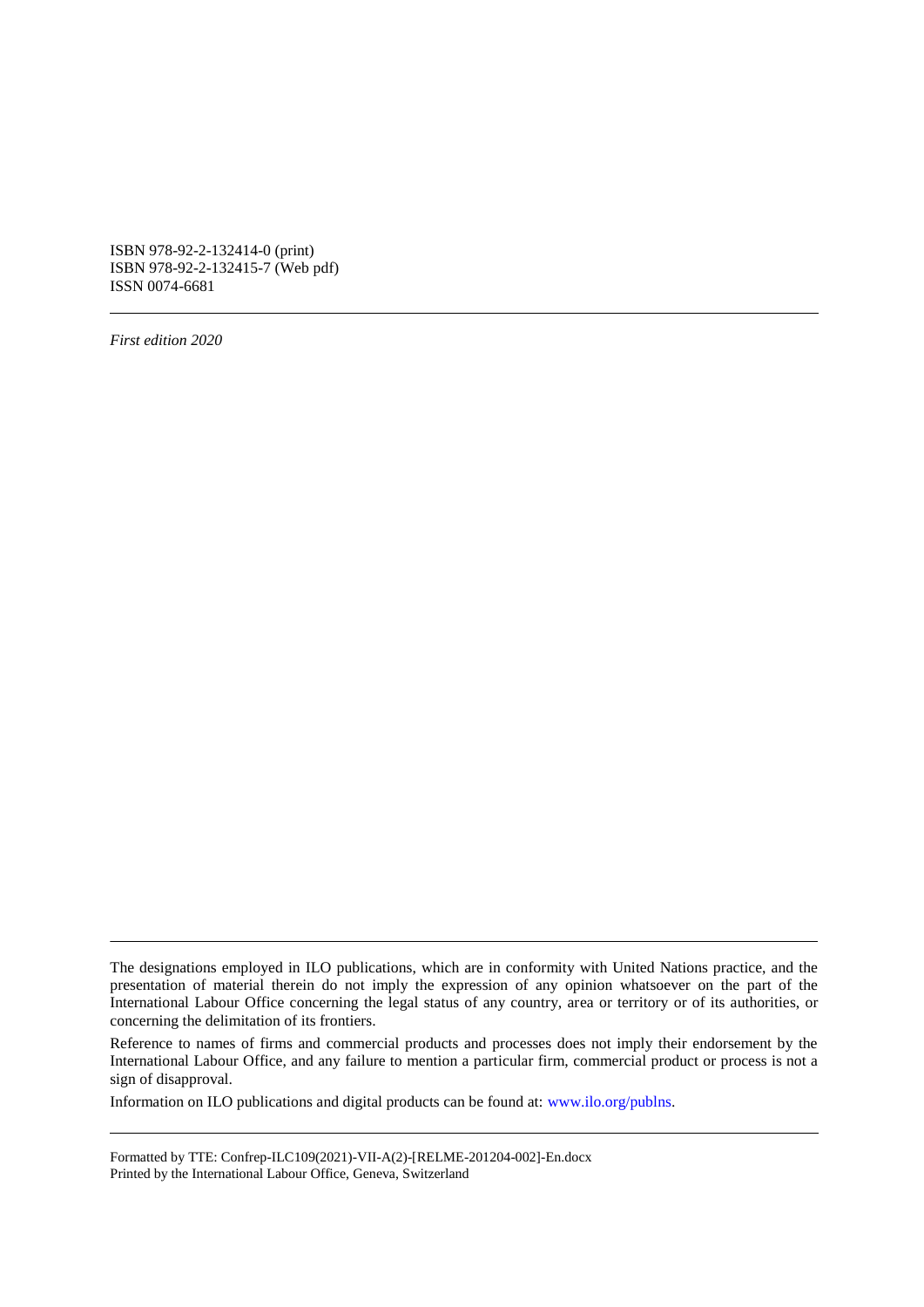### **CONTENTS**

#### Page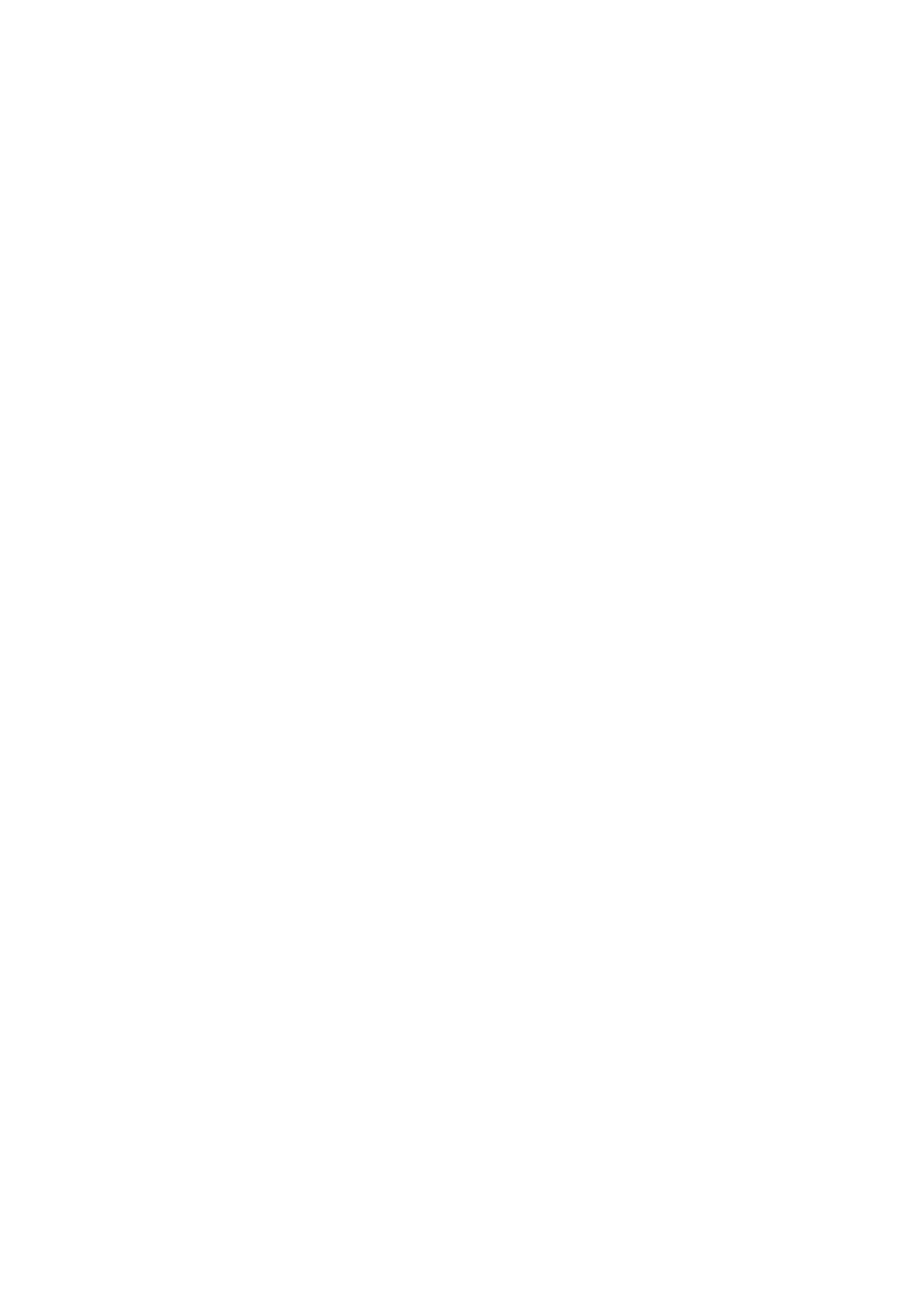#### **INTRODUCTION**

<span id="page-5-0"></span>At its 331st Session (October–November 2017) and at its 334th Session (October–November 2018), the Governing Body of the International Labour Office decided to place on the agenda of the 109th Session (2020) of the International Labour Conference the question of the abrogation of eight Conventions as well as the withdrawal of nine Conventions and 11 Recommendations.

The following Conventions were placed on the agenda for abrogation: the Unemployment Indemnity (Shipwreck) Convention, 1920 (No. 8); the Placing of Seamen Convention, 1920 (No. 9); the Medical Examination of Young Persons (Sea) Convention, 1921 (No. 16); the Officers' Competency Certificates Convention, 1936 (No. 53); the Medical Examination (Seafarers) Convention, 1946 (No. 73); the Certification of Able Seamen Convention, 1946 (No. 74); the Paid Vacations (Seafarers) Convention (Revised), 1949 (No. 91); and the Continuity of Employment (Seafarers) Convention, 1976 (No. 145).

The following Conventions and Recommendations were placed on the agenda for withdrawal: the Minimum Age (Sea) Convention, 1920 (No. 7); the Holidays with Pay (Sea) Convention, 1936 (No. 54); the Hours of Work and Manning (Sea) Convention, 1936 (No. 57); the Paid Vacations (Seafarers) Convention, 1946 (No. 72); the Wages, Hours of Work and Manning (Sea) Convention, 1946 (No. 76); the Wages, Hours of Work and Manning (Sea) Convention (Revised), 1949 (No. 93); the Wages, Hours of Work and Manning (Sea) Convention (Revised), 1958 (No. 109); the Recruitment and Placement of Seafarers Convention, 1996 (No. 179); the Seafarers' Hours of Work and the Manning of Ships Convention, 1996 (No. 180); the Repatriation (Ship Masters and Apprentices) Recommendation, 1926 (No. 27); the Prevention of Industrial Accidents Recommendation, 1929 (No. 31); the Hours of Work and Manning (Sea) Recommendation, 1936 (No. 49); the Seafarers' Engagement (Foreign Vessels) Recommendation, 1958 (No. 107); the Vocational Training (Seafarers) Recommendation, 1970 (No. 137); the Employment of Seafarers (Technical Developments) Recommendation, 1970 (No. 139); the Protection of Young Seafarers Recommendation, 1976 (No. 153); the Continuity of Employment (Seafarers) Recommendation, 1976 (No. 154); the Repatriation of Seafarers Recommendation, 1987 (No. 174); the Recruitment and Placement of Seafarers Recommendation, 1996 (No. 186); and the Seafarers' Wages, Hours of Work and the Manning of Ships Recommendation, 1996 (No. 187).

The decision of the Governing Body was based on the recommendations formulated at the third meeting of the Standards Review Mechanism Tripartite Working Group (SRM TWG) held from 25 to 29 September 2017 and at the third meeting of the Special Tripartite Committee (STC) established under the Maritime Labour Convention, 2006, as amended (MLC, 2006), held from 23 to 27 April 2018. The STC was tasked with the review of 68 maritime instruments by the SRM TWG.

This will be the third time that the International Labour Conference will be called upon to decide on the possible abrogation of international labour Conventions. Pursuant to the new paragraph 9 of article 19 of the Constitution of the International Labour Organisation that took effect on 8 October 2015 upon the entry into force of the 1997 constitutional amendment, the Conference is now empowered, by two-thirds majority and upon recommendation by the Governing Body, to abrogate a Convention in force if it appears that it has lost its purpose or that it no longer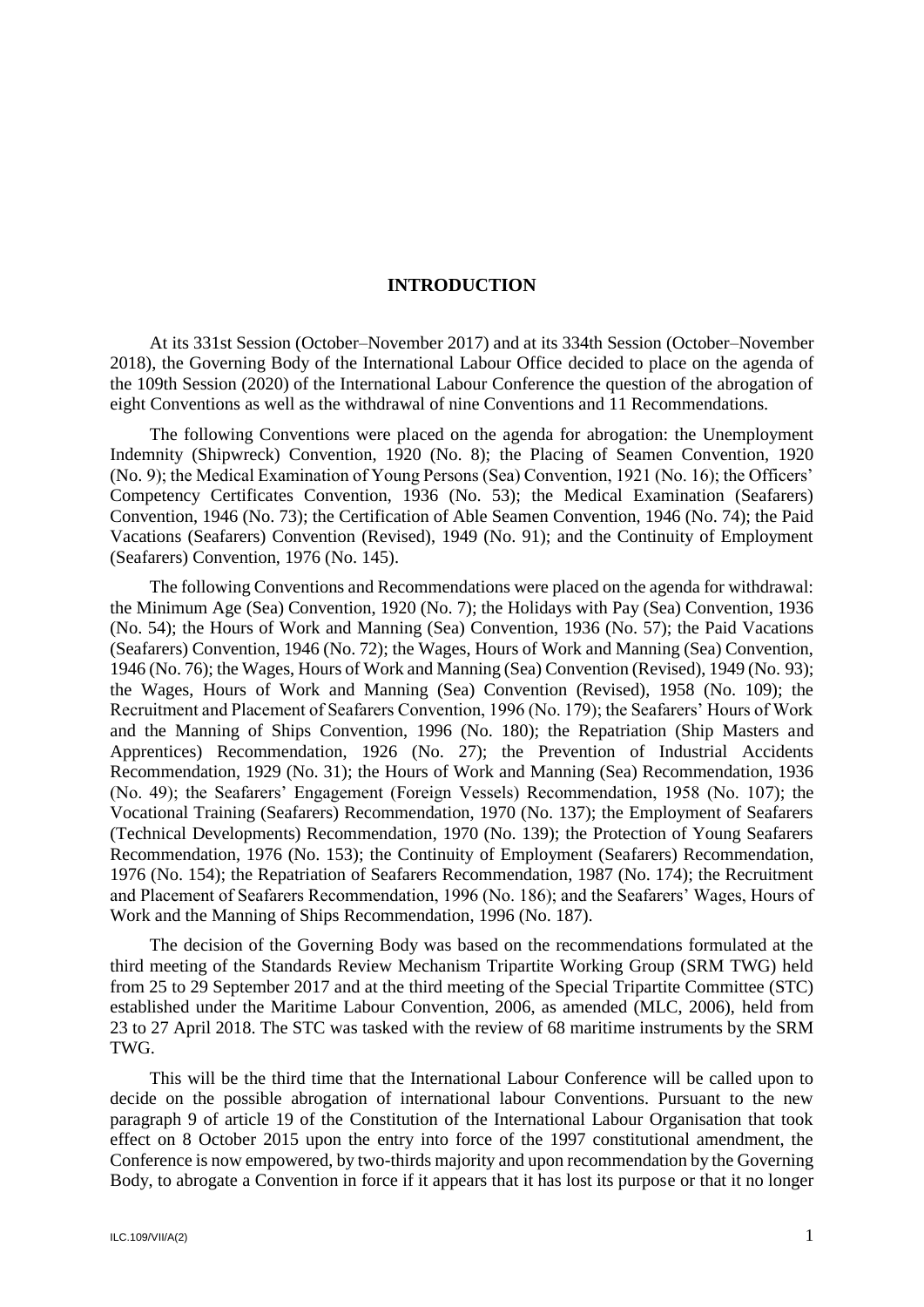makes a useful contribution to attaining the objectives of the Organization. The ability to abrogate Conventions is an important tool of the Standards Review Mechanism process, which is aimed at ensuring that the Organization has a robust and up-to-date body of international labour standards.

Should the Conference decide to abrogate or withdraw the above-referenced Conventions and Recommendations, they would be removed from the ILO's body of standards and, as a result, Members that have ratified and are still bound by the Conventions concerned will no longer be obliged to submit reports under article 22 of the Constitution and they may no longer be subject to representations (article 24) or complaints (article 26) for non-observance. For their part, the ILO supervisory bodies will not be required to examine the implementation of these Conventions and the Office will take the necessary steps to ensure that abrogated or withdrawn instruments are no longer reproduced in any collection of international labour standards or referred to in new instruments, codes of conduct or similar documents.

In accordance with article 45bis(2) of the Standing Orders of the International Labour Conference, when an item on abrogation or withdrawal of Conventions and Recommendations is placed on the agenda of the Conference, the Office must communicate to the governments of all member States not later than 18 months before the opening of the session of the Conference at which the item is to be discussed, a short report and questionnaire requesting them to indicate within a period of 12 months their position on the subject of said abrogation or withdrawal. As a result, Report VII(1) was sent to member States, who were invited to communicate their replies to the Office by 30 November 2019 at the latest. After recalling the procedure as well as the relevant decisions of the Conference and the Governing Body, Report VII A(1) summarized the reasons put forward by the Governing Body in proposing that the above-mentioned instruments be abrogated or withdrawn.  $1$ 

At the time that the present report (Report VII A(2)) was drawn up, the Office had received replies from the Governments of the following 69 member States: Algeria, Austria, Bahrain, Belgium, Bosnia and Herzegovina, Brazil, Brunei Darussalam, Bulgaria, Burkina Faso, Cambodia, Canada, Chad, Chile, Costa Rica, Croatia, Cuba, Cyprus, Czech Republic, Denmark, Dominican Republic, Ecuador, Egypt, Estonia, Finland, Georgia, Germany, Greece, Honduras, Iceland, Indonesia, Islamic Republic of Iran, Ireland, Israel, Italy, Jamaica, Japan, Jordan, Republic of Korea, Lao People's Democratic Republic, Latvia, Luxembourg, Mali, Mauritius, Mexico, Morocco, Myanmar, New Zealand, North Macedonia, Norway, Pakistan, Panama, Peru, Philippines, Poland, Portugal, Qatar, Russian Federation, Saint Vincent and the Grenadines, Saudi Arabia, Slovenia, Spain, Suriname, Switzerland, Thailand, Togo, Tunisia, Uruguay, Uzbekistan and Zimbabwe.

In its invitation, the Office drew the attention of governments to article 45bis(2) of the Standing Orders of the Conference, which requires that member States "consult the most representative organizations of employers and workers before finalizing their replies".

The Governments of the following 38 member States confirmed that employers' and workers' organizations had been consulted or involved in drawing up the replies: Austria, Belgium, Brazil, Bulgaria, Burkina Faso, Chile, Costa Rica, Croatia, Cyprus, Czech Republic, Dominican Republic, Estonia, Finland, Germany, Greece, Iceland, Japan, Jordan, Latvia, Mexico, Morocco, Myanmar, New Zealand, North Macedonia, Norway, Pakistan, Panama, Peru, Philippines, Poland, Portugal, Saudi Arabia, Slovenia, Spain, Switzerland, Thailand, Uruguay and Uzbekistan. In addition, the Governments of the following five member States indicated that they had endeavoured to consult or involve employers' and workers' organizations, but at the time of submitting their replies they

<sup>&</sup>lt;sup>1</sup> ILO: *Abrogation of eight international labour Conventions and withdrawal of nine international labour Conventions and 11 [international labour Recommendations](https://www.ilo.org/wcmsp5/groups/public/---ed_norm/---relconf/documents/meetingdocument/wcms_650823.pdf)*, Report VII/A(1), International Labour Conference, 109th Session, Geneva, 2021.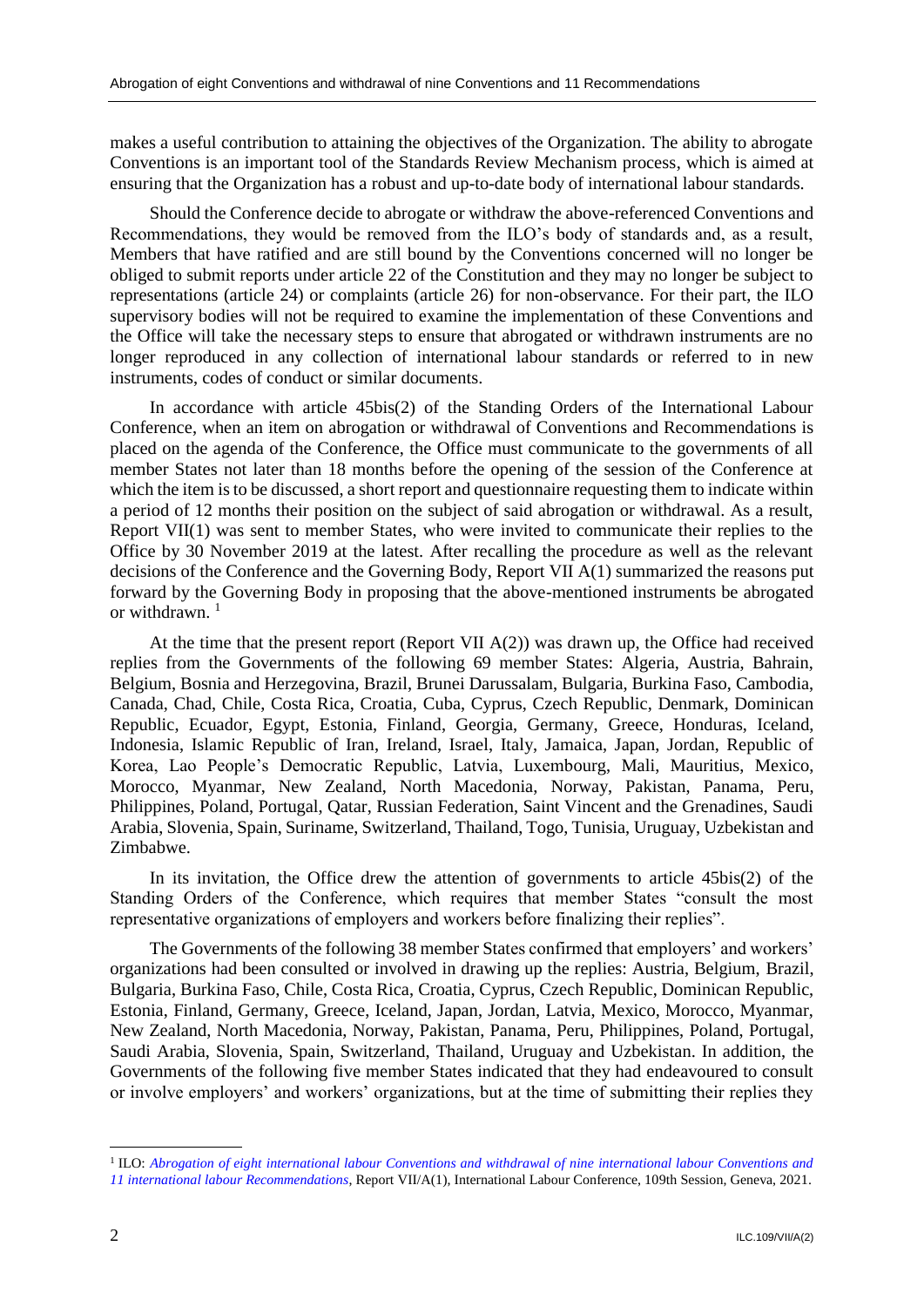had not yet received input from all social partners: Dominican Republic, Japan, Mexico, Slovenia and Uruguay.

In the case of the following eight member States, the opinions of employers' or workers' organizations were communicated directly to the Office: Angola, Canada, Honduras, Malta, Poland, Senegal, Tunisia and Zimbabwe. If no government reply has been received or if the employers' or workers' organization's reply differs from its government's reply, then the corresponding employers' or workers' organizations replies are reproduced below.

The present report has been drawn up on the basis of the replies received, the substance of which, together with brief commentaries, is given in the following pages.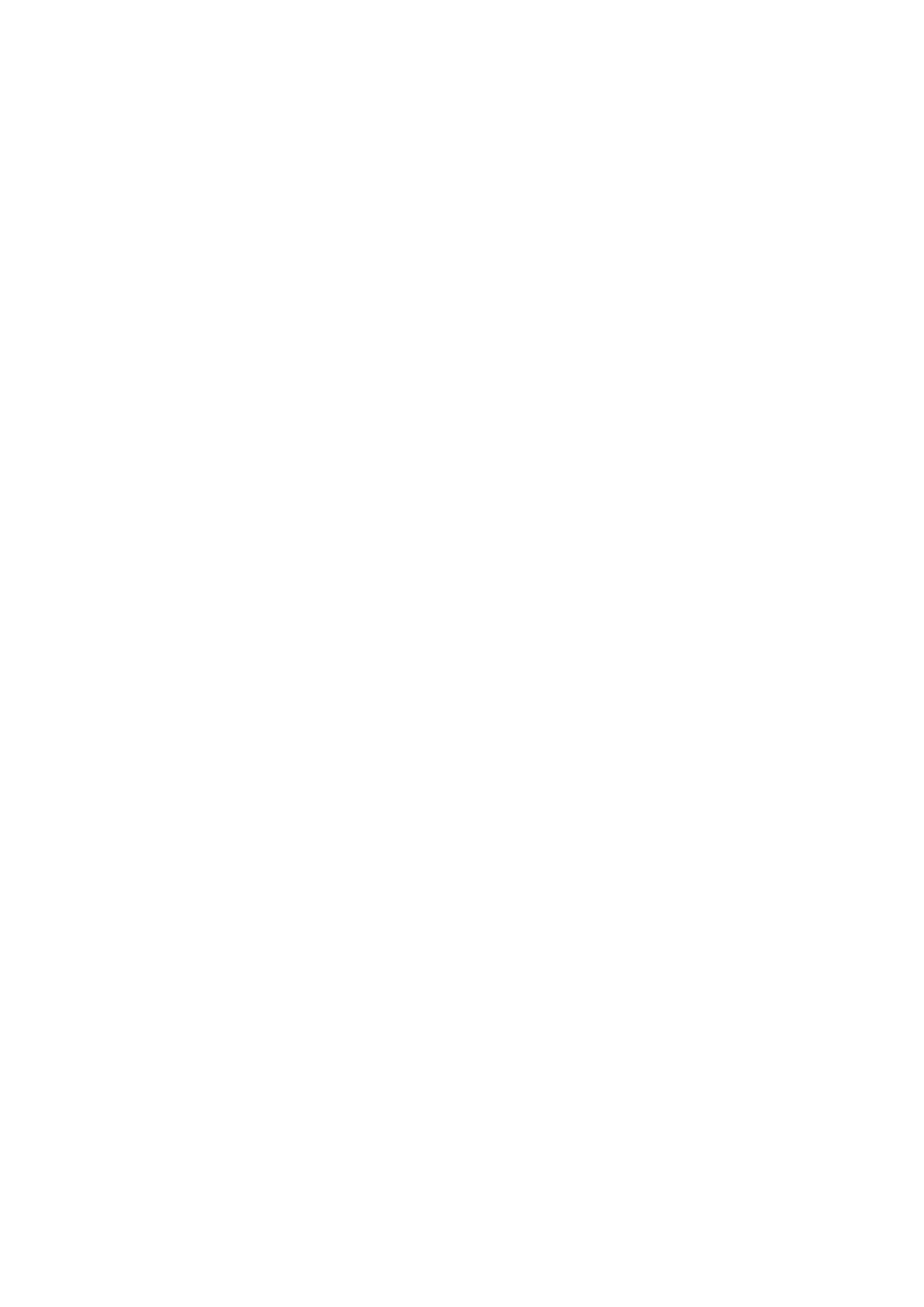#### <span id="page-9-0"></span>**SUMMARY OF REPLIES RECEIVED AND COMMENTARIES**

This section presents each question with the total number of government replies received and the number of affirmative, negative and other replies, with the list of the governments which gave them. The explanations accompanying the governments' replies and the observations of employers' and workers' organizations are presented alphabetically by country, in succinct form. Replies which consisted in a simple affirmative or negative response have not been reproduced, except in cases where the replies of employers' or workers' organizations diverged from those of the government or where no government reply was received from the particular member State.

#### **I. Conventions Nos 8, 9, 16, 53, 73, 74, 91 and 145**

- *1. Do you consider that the eight above-referenced Conventions should be abrogated?*
- *2. If you replied "no" to the above question, please indicate which Convention or Conventions among the above-listed instruments you consider has not lost its purpose or that still makes a useful contribution to attaining the objectives of the Organization and the reasons thereof.*

#### *Total number of replies:* 68.

*Affirmative:* 65. Algeria, Austria, Bahrain, Belgium, Bosnia and Herzegovina, Brazil, Brunei Darussalam, Bulgaria, Burkina Faso, Cambodia, Canada (abstains for C.9, C.53, C.91 and C.145), Chad, Chile, Costa Rica, Croatia, Cuba, Cyprus, Czech Republic, Denmark, Dominican Republic, Ecuador, Egypt, Estonia, Finland, Georgia, Germany, Greece, Honduras, Indonesia, Islamic Republic of Iran, Ireland, Israel, Italy, Jamaica, Japan, Jordan, Republic of Korea, Lao People's Democratic Republic, Latvia, Luxembourg, Mali, Mauritius, Morocco, Myanmar, New Zealand, North Macedonia, Norway, Pakistan, Panama, Philippines, Poland, Portugal, Qatar, Russian Federation, Saint Vincent and the Grenadines, Saudi Arabia, Slovenia, Spain, Suriname, Switzerland, Thailand, Togo, Tunisia, Uzbekistan and Zimbabwe.

*Negative:* 3. Iceland (for C.8, C.9, C.145), Mexico (for C.8, C.9, C.16, C.53) and Peru (for C.8, C.9, C.53 and C.73).

#### **Comments**

*Angola.* União Nacional dos Trabalhadores de Angola: Yes.

*Canada*. The Government abstained from giving an opinion on Conventions Nos 9, 53, 91 and 145 to which it is not a party.

*Canada.* Canadian Labour Congress: Yes.

*Iceland*. Iceland is against the abrogation of Convention No. 8, which may still be applicable to nonmetropolitan territories and of Conventions Nos 9 and 145, which may still apply to States that have not ratified the Maritime Labour Convention, 2006 (MLC, 2006), and to non-metropolitan territories.

*Malta.* General Workers' Union: Yes.

*Mexico*. The Government is against the abrogation of Conventions Nos 8, 9, 16 and 53, noting in particular that several States are still parties to Conventions Nos 8, 9 and 16 which should only be abrogated once those States have ratified the MLC, 2006.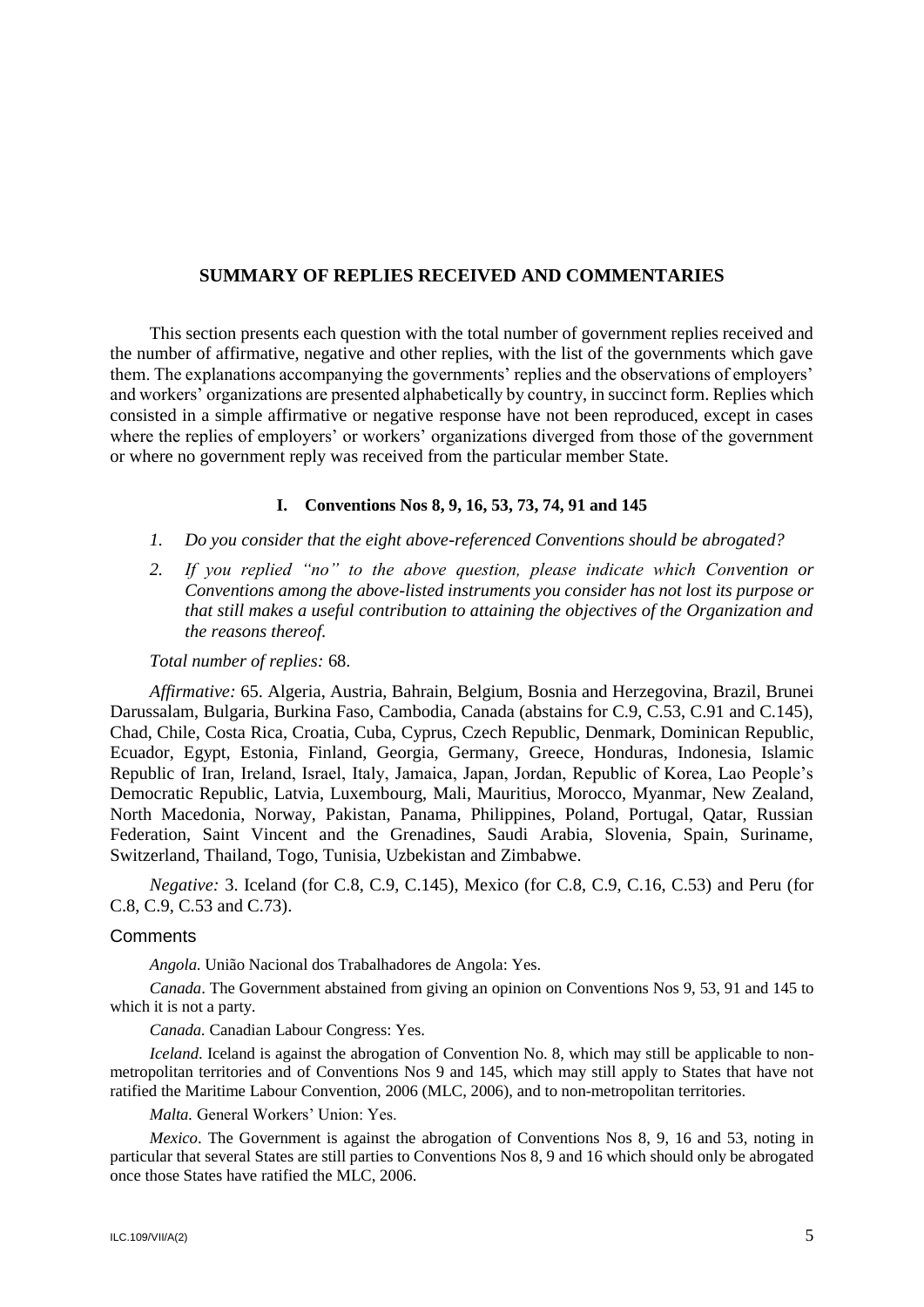*Niger*. Union des Syndicats des Travailleurs du Niger and the Fédération des Organisations Patronales: Yes.

*Norway*. Norwegian Confederation of Trade Unions. The Confederation believes that Conventions Nos 8, 9 and 145 should not be abrogated until countries parties to them ratify the MLC, 2006. The Confederation also explained that abrogated and withdrawn Conventions should be available to policymakers and other interested parties also for the future. If the abrogated and withdrawn Conventions are not made available, the historical development of the ILO will be made invisible. It therefore recommends that abrogated and withdrawn Conventions should be found in the ILO's official compendium as abrogated and withdrawn Conventions or the like.

*Peru*. The Government is against the abrogation of Conventions Nos 8, 9, 53 and 73 as it would result in a normative gap for those member States which have not ratified the MLC, 2006.

*Senegal.* Confédération des Syndicats autonomes du Sénégal: Yes.

#### OFFICE COMMENTARY

The overwhelming majority of governments and employers' and workers' organizations support the abrogation of Conventions Nos 8, 9, 16, 53, 73, 74, 91 and 145. Except for three States, with regard to a limited number of Conventions, the respondents are unanimous to consider that the above-mentioned Conventions are obsolete and should be abrogated.

#### **II. Conventions Nos 7, 54, 57, 72, 76, 93, 109, 179 and 180**

- *1. Do you consider that the nine above-referenced Conventions should be withdrawn?*
- *2. If you replied "no" to the above question, please indicate which Convention or Conventions among the above-listed instruments you consider has not lost its purpose or that still makes a useful contribution to attaining the objectives of the Organization and the reasons thereof.*

#### *Total number of replies:* 67.

*Affirmative:* 66. Algeria, Austria, Bahrain, Belgium, Bosnia and Herzegovina, Brazil, Brunei Darussalam, Bulgaria, Burkina Faso, Cambodia, Canada (abstains for C.54, C.57, C.72, C.76, C.93, C.109, C.179 and C.180), Chad, Chile, Costa Rica, Croatia, Cuba, Cyprus, Czech Republic, Dominican Republic, Ecuador, Egypt, Estonia, Finland, Georgia, Germany, Greece, Honduras, Iceland, Indonesia, Islamic Republic of Iran, Ireland, Israel, Italy, Jamaica, Japan, Jordan, Republic of Korea, Lao People's Democratic Republic, Latvia, Luxembourg, Mali, Mauritius, Mexico, Morocco, Myanmar, New Zealand, North Macedonia, Norway, Pakistan, Panama, Philippines, Poland, Portugal, Qatar, Russian Federation, Saint Vincent and the Grenadines, Saudi Arabia, Slovenia, Spain, Suriname, Switzerland, Thailand, Togo, Tunisia, Uzbekistan and Zimbabwe.

#### *Negative:* 1. Denmark (for C.7).

#### **Comments**

*Angola.* União Nacional dos Trabalhadores de Angola: Yes.

*Canada*. The Government abstained from giving an opinion on Conventions Nos 54, 57, 72, 76, 93, 109, 179 and 180 to which it is not a party.

*Canada.* Canadian Labour Congress: Yes.

*Denmark*: The Government opposes the withdrawal of Convention No. 7, which is still in force in Greenland, until Convention No. 138 becomes applicable to it.

*Malta.* General Workers' Union: Yes.

*Niger.* Union des Syndicats des Travailleurs du Niger and the Fédération des Organisations Patronales: Yes.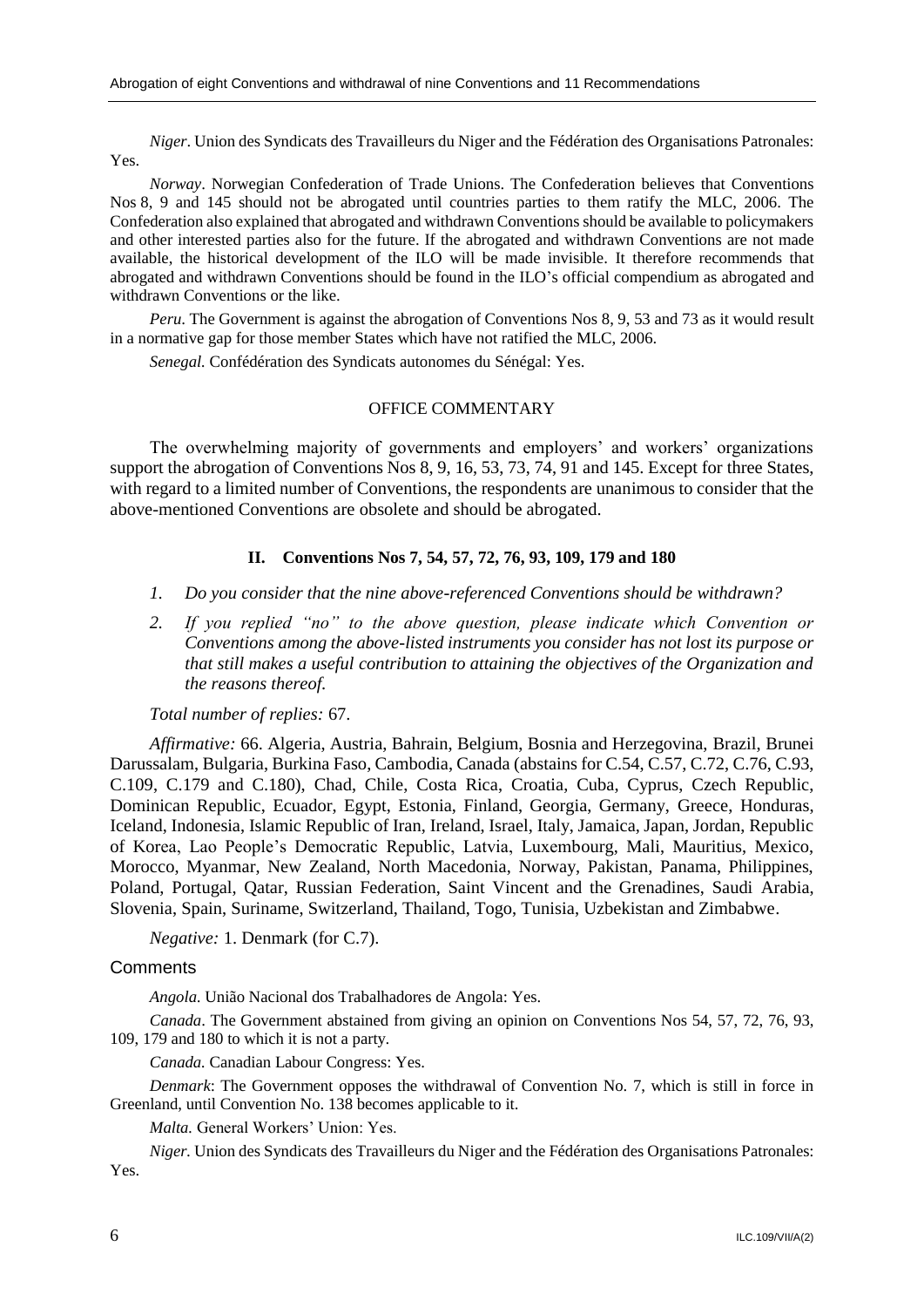*Senegal.* Confédération des Syndicats autonomes du Sénégal: Yes.

#### OFFICE COMMENTARY

All governments and employers' and workers' organizations but one support the withdrawal of the above-mentioned Conventions.

#### **III. Recommendations Nos 27, 31, 49, 107, 137, 139, 153, 154, 174, 186 and 187**

- *1. Do you consider that the 11 above-referenced Recommendations should be withdrawn?*
- *2. If you replied "no" to the above question, please indicate which Recommendation or Recommendations among the above-listed instruments you consider has not lost its purpose or that still makes a useful contribution to attaining the objectives of the Organization and the reasons thereof.*

*Total number of replies:* 68.

*Affirmative:* 67. Algeria, Austria, Bahrain, Belgium, Bosnia and Herzegovina, Brazil, Brunei Darussalam, Bulgaria, Burkina Faso, Cambodia, Canada (abstains for R.27), Chad, Chile, Costa Rica, Croatia, Cuba, Cyprus, Czech Republic, Denmark, Dominican Republic, Ecuador, Egypt, Estonia, Finland, Georgia, Germany, Greece, Honduras, Iceland, Indonesia, Islamic Republic of Iran, Ireland, Israel, Italy, Jamaica, Japan, Jordan, Republic of Korea, Lao People's Democratic Republic, Latvia, Luxembourg, Mali, Mauritius, Morocco, Myanmar, New Zealand, North Macedonia, Norway, Pakistan, Panama, Peru (for R.31 and R.153) Philippines, Poland, Portugal, Qatar, Russian Federation, Saint Vincent and the Grenadines, Saudi Arabia, Slovenia, Spain, Suriname, Switzerland, Thailand, Togo, Tunisia, Uzbekistan and Zimbabwe.

*Negative:* 1. Mexico.

#### **Comments**

*Angola.* União Nacional dos Trabalhadores de Angola: Yes.

*Canada*. The Government abstained from giving an opinion on Recommendation No. 27.

*Canada.* Canadian Labour Congress: Yes.

*Islamic Republic of Iran.* Commercial Seafarers Trade Association of Iran. The Association does not agree with the withdrawal of Recommendations Nos 107, 139 and 174. The provisions of Recommendations Nos 107 and 139 were not taken into account for the MLC, 2006. Regarding Recommendation No. 174, the Iranian Government has not ratified the 2014 amendments to the MLC, 2006. It is therefore suggested not to withdraw that Recommendation.

*Malta.* General Workers' Union: Yes.

*Mexico*. The Government is against the withdrawal of Recommendations Nos 137, 139, 154, 174, 186 and 187 in particular as Mexico has not become a party to the MLC, 2006.

*Niger.* Union des Syndicats des Travailleurs du Niger and the Fédération des Organisations Patronales: Yes.

*Senegal.* Confédération des Syndicats autonomes du Sénégal: Yes.

#### OFFICE COMMENTARY

Except for one government and one workers' organization, all respondents agree with the withdrawal of the above-mentioned Recommendations.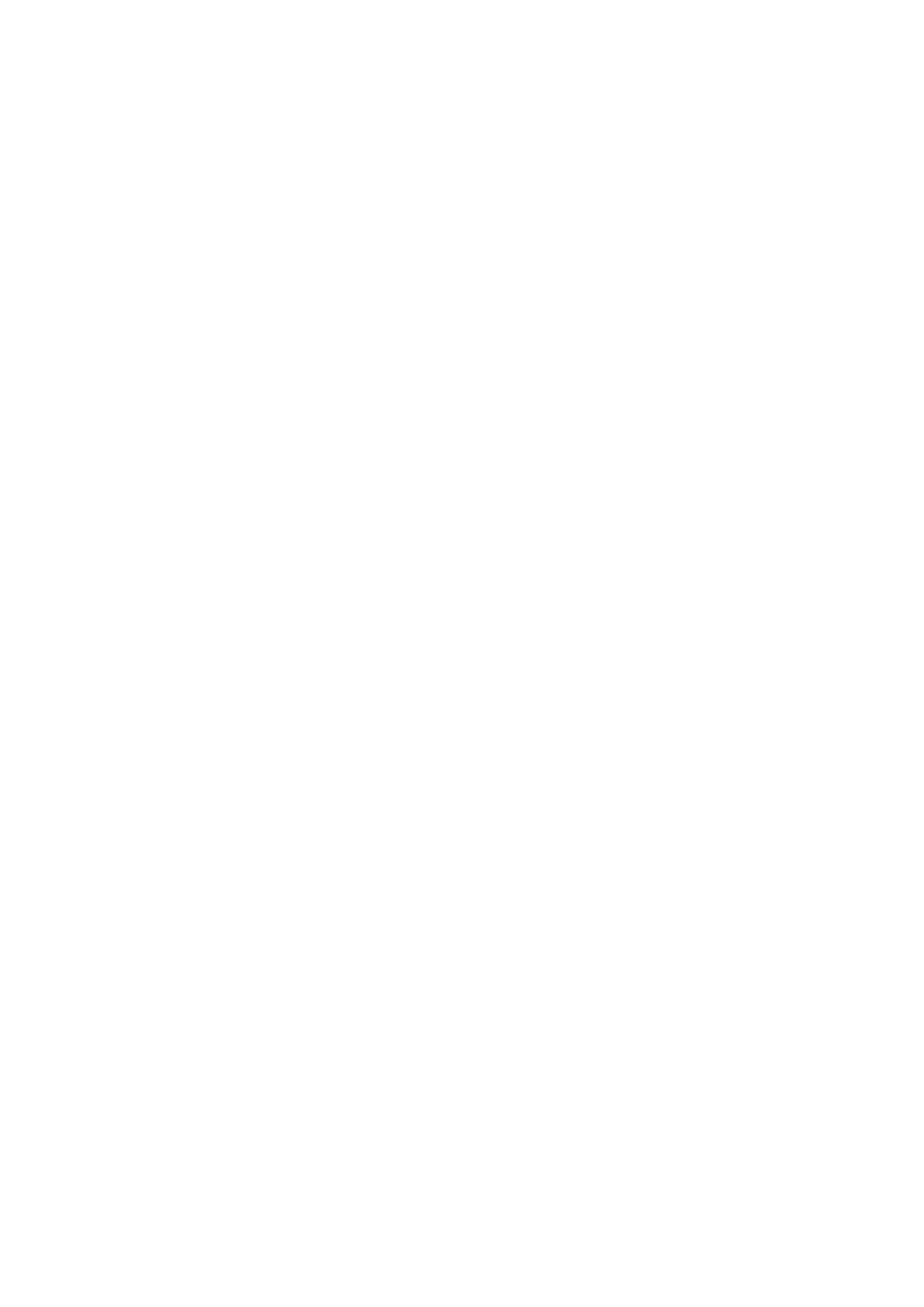#### **PROPOSED CONCLUSIONS**

<span id="page-13-0"></span>Pursuant to article 45bis(3) of the Standing Orders of the Conference, this report is presented to the Conference for consideration. The Conference is also invited to consider and to adopt the following proposals:

1. The General Conference of the International Labour Organization,

Having been convened at Geneva by the Governing Body of the International Labour Office, and having met in its 109th Session on … (May/June) 2020, and

Following consideration of the proposal for the abrogation of eight international labour Conventions and withdrawal of nine international labour Conventions and 11 international labour Recommendations,

decides this … day of (May/June) of the year two thousand and twenty to abrogate the Unemployment Indemnity (Shipwreck) Convention, 1920 (No. 8).

The Director-General of the International Labour Office shall notify all Members of the International Labour Organization, as well as the Secretary-General of the United Nations, of this decision to abrogate the instrument.

The English and French versions of the text of this decision are equally authoritative.

2. The General Conference of the International Labour Organization,

Having been convened at Geneva by the Governing Body of the International Labour Office, and having met in its 109th Session on … (May/June) 2020, and

Following consideration of the proposal for the abrogation of eight international labour Conventions and withdrawal of nine international labour Conventions and 11 international labour Recommendations,

decides this … day of (May/June) of the year two thousand and twenty to abrogate the Placing of Seamen Convention, 1920 (No. 9).

The Director-General of the International Labour Office shall notify all Members of the International Labour Organization, as well as the Secretary-General of the United Nations, of this decision to abrogate the instrument.

The English and French versions of the text of this decision are equally authoritative.

3. The General Conference of the International Labour Organization,

Having been convened at Geneva by the Governing Body of the International Labour Office, and having met in its 109th Session on … (May/June) 2020, and

Following consideration of the proposal for the abrogation of eight international labour Conventions and withdrawal of nine international labour Conventions and 11 international labour Recommendations,

decides this … day of (May/June) of the year two thousand and twenty to abrogate the Medical Examination of Young Persons (Sea) Convention, 1921 (No. 16).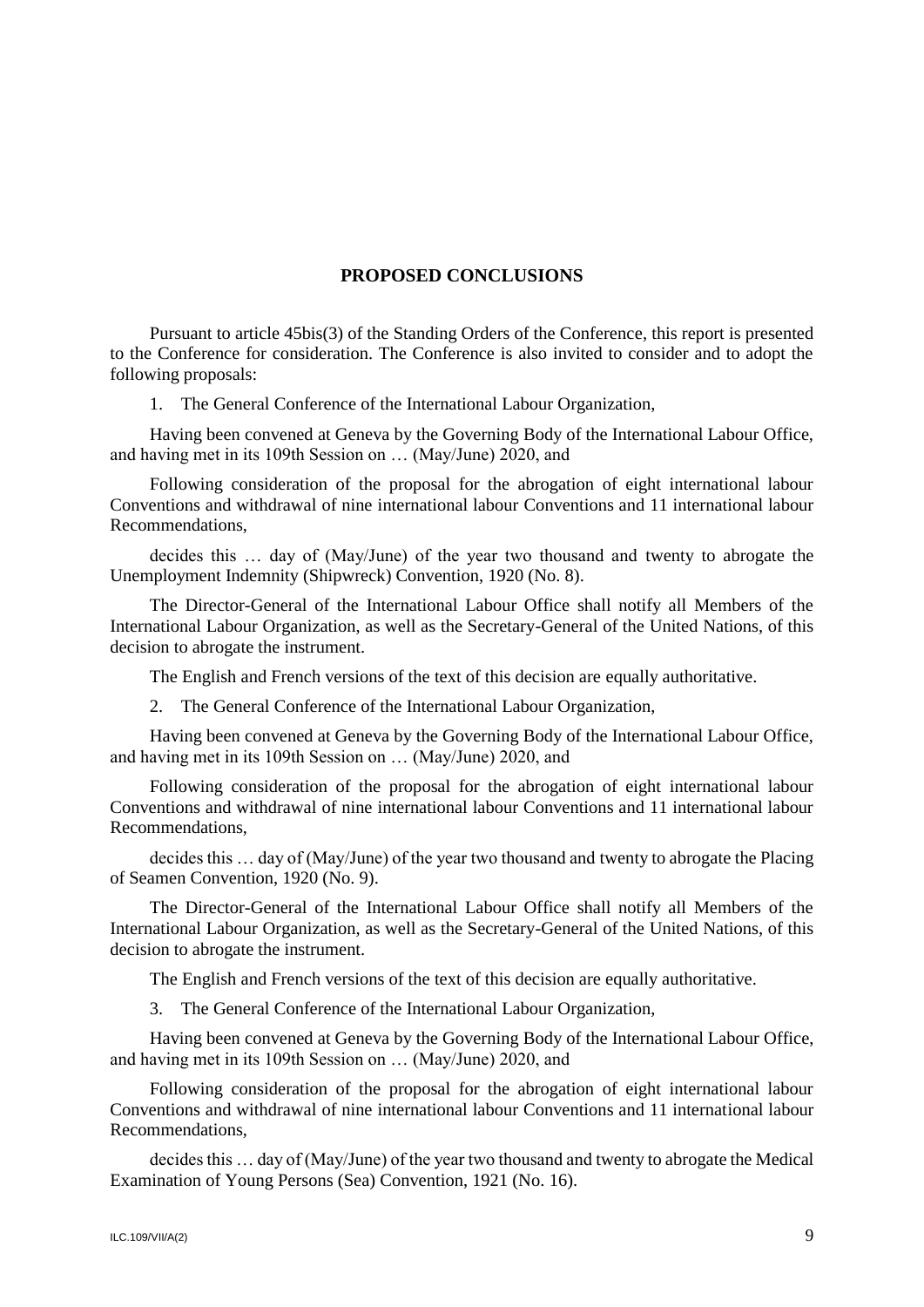The Director-General of the International Labour Office shall notify all Members of the International Labour Organization, as well as the Secretary-General of the United Nations, of this decision to abrogate the instrument.

The English and French versions of the text of this decision are equally authoritative.

4. The General Conference of the International Labour Organization,

Having been convened at Geneva by the Governing Body of the International Labour Office, and having met in its 109th Session on … (May/June) 2020, and

Following consideration of the proposal for the abrogation of eight international labour Conventions and withdrawal of nine international labour Conventions and 11 international labour Recommendations,

decides this … day of (May/June) of the year two thousand and twenty to abrogate the Officers' Competency Certificates Convention, 1936 (No. 53).

The Director-General of the International Labour Office shall notify all Members of the International Labour Organization, as well as the Secretary-General of the United Nations, of this decision to abrogate the instrument.

The English and French versions of the text of this decision are equally authoritative.

5. The General Conference of the International Labour Organization,

Having been convened at Geneva by the Governing Body of the International Labour Office, and having met in its 109th Session on … (May/June) 2020, and

Following consideration of the proposal for the abrogation of eight international labour Conventions and withdrawal of nine international labour Conventions and 11 international labour Recommendations,

decides this … day of (May/June) of the year two thousand and twenty to abrogate the Medical Examination (Seafarers) Convention, 1946 (No. 73).

The Director-General of the International Labour Office shall notify all Members of the International Labour Organization, as well as the Secretary-General of the United Nations, of this decision to abrogate the instrument.

The English and French versions of the text of this decision are equally authoritative.

6. The General Conference of the International Labour Organization,

Having been convened at Geneva by the Governing Body of the International Labour Office, and having met in its 109th Session on … (May/June) 2020, and

Following consideration of the proposal for the abrogation of eight international labour Conventions and withdrawal of nine international labour Conventions and 11 international labour Recommendations,

decides this … day of (May/June) of the year two thousand and twenty to abrogate the Certification of Able Seamen Convention, 1946 (No. 74).

The Director-General of the International Labour Office shall notify all Members of the International Labour Organization, as well as the Secretary-General of the United Nations, of this decision to abrogate the instrument.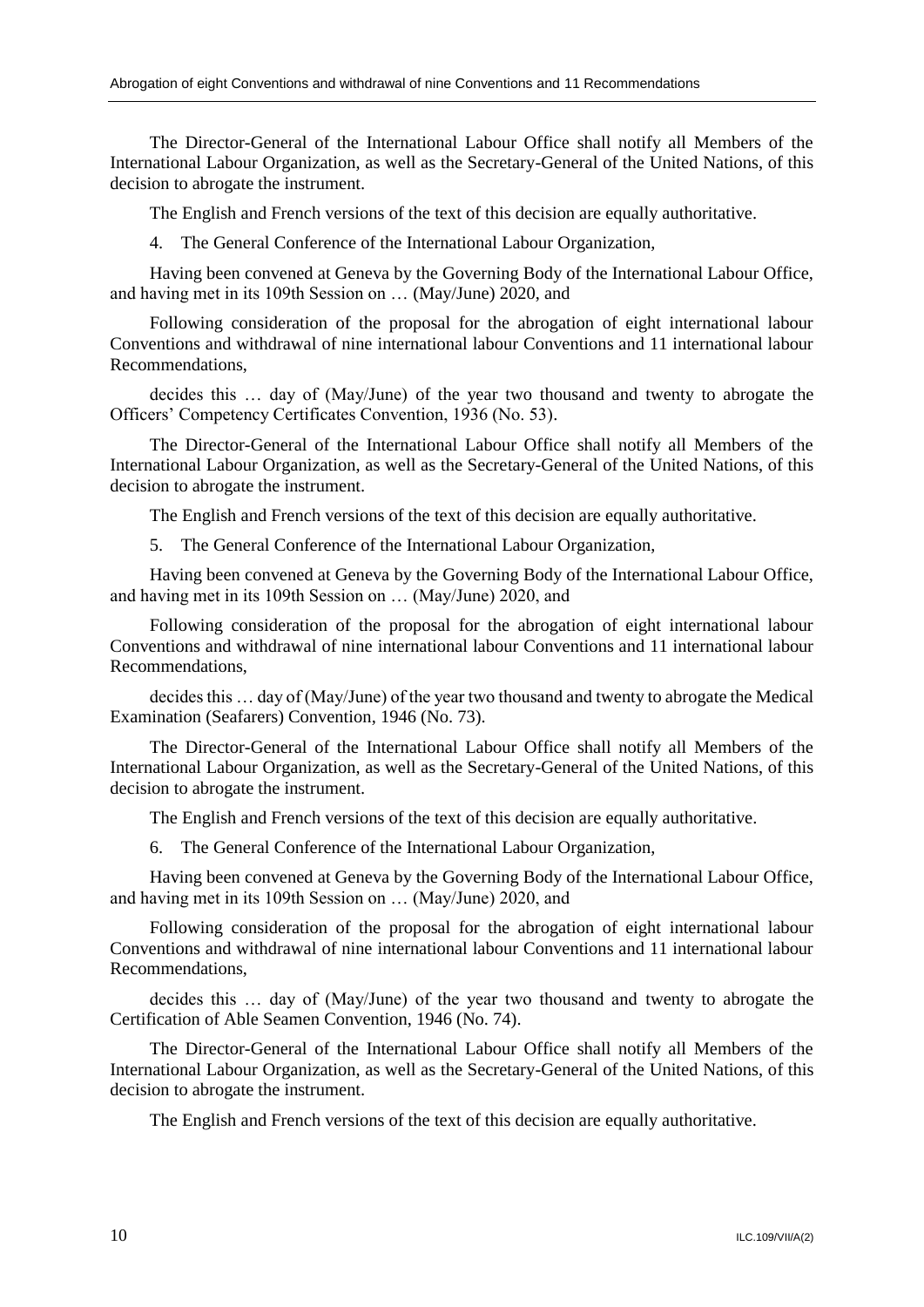Having been convened at Geneva by the Governing Body of the International Labour Office, and having met in its 109th Session on … (May/June) 2020, and

Following consideration of the proposal for the abrogation of eight international labour Conventions and withdrawal of nine international labour Conventions and 11 international labour Recommendations,

decides this … day of (May/June) of the year two thousand and twenty to abrogate the Paid Vacations (Seafarers) Convention (Revised), 1949 (No. 91).

The Director-General of the International Labour Office shall notify all Members of the International Labour Organization, as well as the Secretary-General of the United Nations, of this decision to abrogate the instrument.

The English and French versions of the text of this decision are equally authoritative.

8. The General Conference of the International Labour Organization,

Having been convened at Geneva by the Governing Body of the International Labour Office, and having met in its 109th Session on … (May/June) 2020, and

Following consideration of the proposal for the abrogation of eight international labour Conventions and withdrawal of nine international labour Conventions and 11 international labour Recommendations,

decides this … day of (May/June) of the year two thousand and twenty to abrogate the Continuity of Employment (Seafarers) Convention, 1976 (No. 145).

The Director-General of the International Labour Office shall notify all Members of the International Labour Organization, as well as the Secretary-General of the United Nations, of this decision to abrogate the instrument.

The English and French versions of the text of this decision are equally authoritative.

9. The General Conference of the International Labour Organization,

Having been convened at Geneva by the Governing Body of the International Labour Office, and having met in its 109th Session on … (May/June) 2020, and

Following consideration of the proposal for the abrogation of eight international labour Conventions and withdrawal of nine international labour Conventions and 11 international labour Recommendations,

decides this … day of (May/June) of the year two thousand and twenty to withdraw the Minimum Age (Sea) Convention, 1920 (No. 7).

The Director-General of the International Labour Office shall notify all Members of the International Labour Organization, as well as the Secretary-General of the United Nations, of this decision to withdraw the instrument.

The English and French versions of the text of this decision are equally authoritative.

10. The General Conference of the International Labour Organization,

Having been convened at Geneva by the Governing Body of the International Labour Office, and having met in its 109th Session on … (May/June) 2020, and

Following consideration of the proposal for the abrogation of eight international labour Conventions and withdrawal of nine international labour Conventions and 11 international labour Recommendations,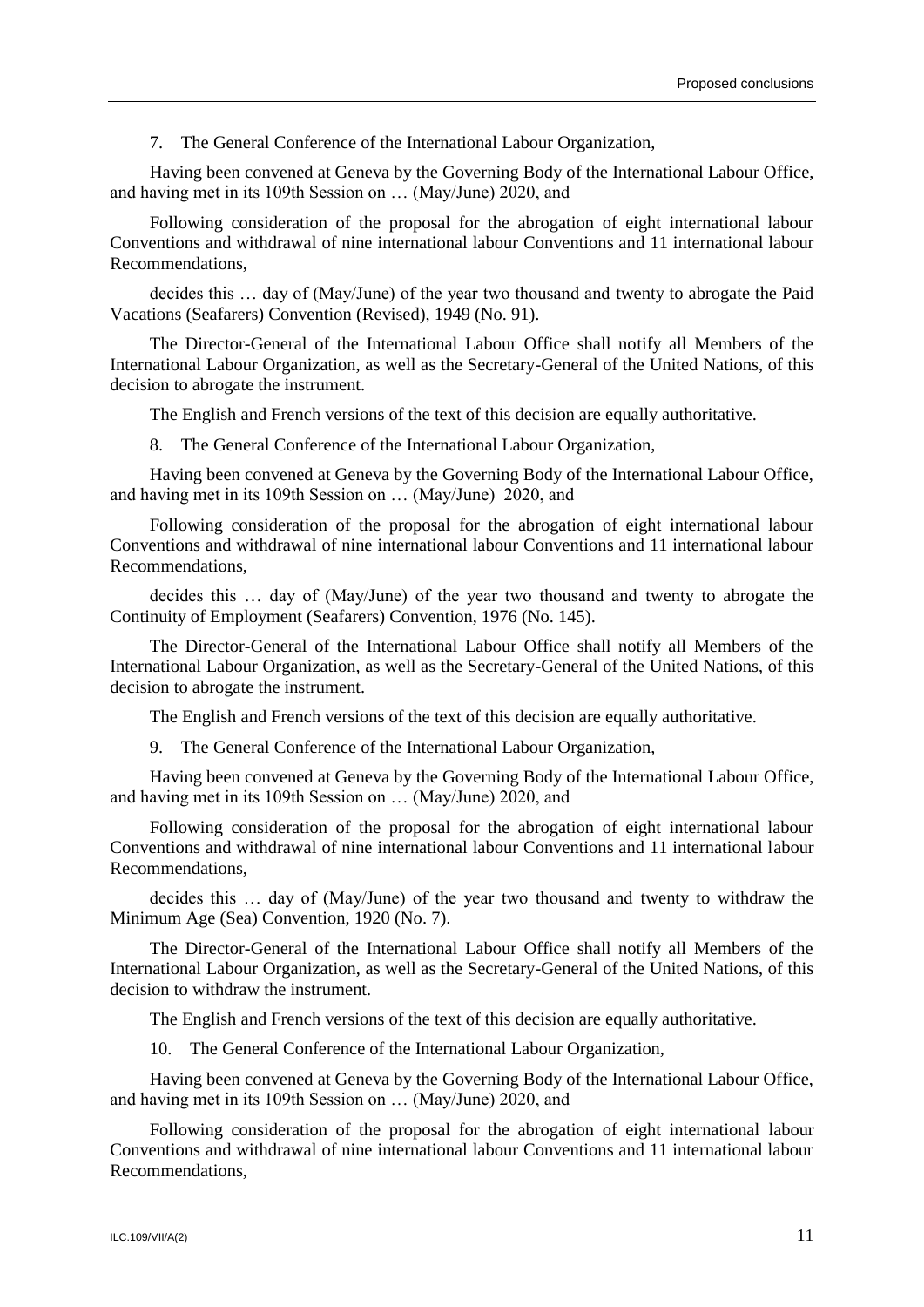decides this … day of (May/June) of the year two thousand and twenty to withdraw the Holidays with Pay (Sea) Convention, 1936 (No. 54).

The Director-General of the International Labour Office shall notify all Members of the International Labour Organization, as well as the Secretary-General of the United Nations, of this decision to withdraw the instrument.

The English and French versions of the text of this decision are equally authoritative.

11. The General Conference of the International Labour Organization,

Having been convened at Geneva by the Governing Body of the International Labour Office, and having met in its 109th Session on … (May/June) 2020, and

Following consideration of the proposal for the abrogation of eight international labour Conventions and withdrawal of nine international labour Conventions and 11 international labour Recommendations,

decides this … day of (May/June) of the year two thousand and twenty to withdraw the Hours of Work and Manning (Sea) Convention, 1936 (No. 57).

The Director-General of the International Labour Office shall notify all Members of the International Labour Organization, as well as the Secretary-General of the United Nations, of this decision to withdraw the instrument.

The English and French versions of the text of this decision are equally authoritative.

12. The General Conference of the International Labour Organization,

Having been convened at Geneva by the Governing Body of the International Labour Office, and having met in its 109th Session on … (May/June) 2020, and

Following consideration of the proposal for the abrogation of eight international labour Conventions and withdrawal of nine international labour Conventions and 11 international labour Recommendations,

decides this … day of (May/June) of the year two thousand and twenty to withdraw the Paid Vacations (Seafarers) Convention, 1946 (No. 72).

The Director-General of the International Labour Office shall notify all Members of the International Labour Organization, as well as the Secretary-General of the United Nations, of this decision to withdraw the instrument.

The English and French versions of the text of this decision are equally authoritative.

13. The General Conference of the International Labour Organization,

Having been convened at Geneva by the Governing Body of the International Labour Office, and having met in its 109th Session on … (May/June) 2020, and

Following consideration of the proposal for the abrogation of eight international labour Conventions and withdrawal of nine international labour Conventions and 11 international labour Recommendations,

decides this … day of (May/June) of the year two thousand and twenty to withdraw the Wages, Hours of Work and Manning (Sea) Convention, 1946 (No. 76).

The Director-General of the International Labour Office shall notify all Members of the International Labour Organization, as well as the Secretary-General of the United Nations, of this decision to withdraw the instrument.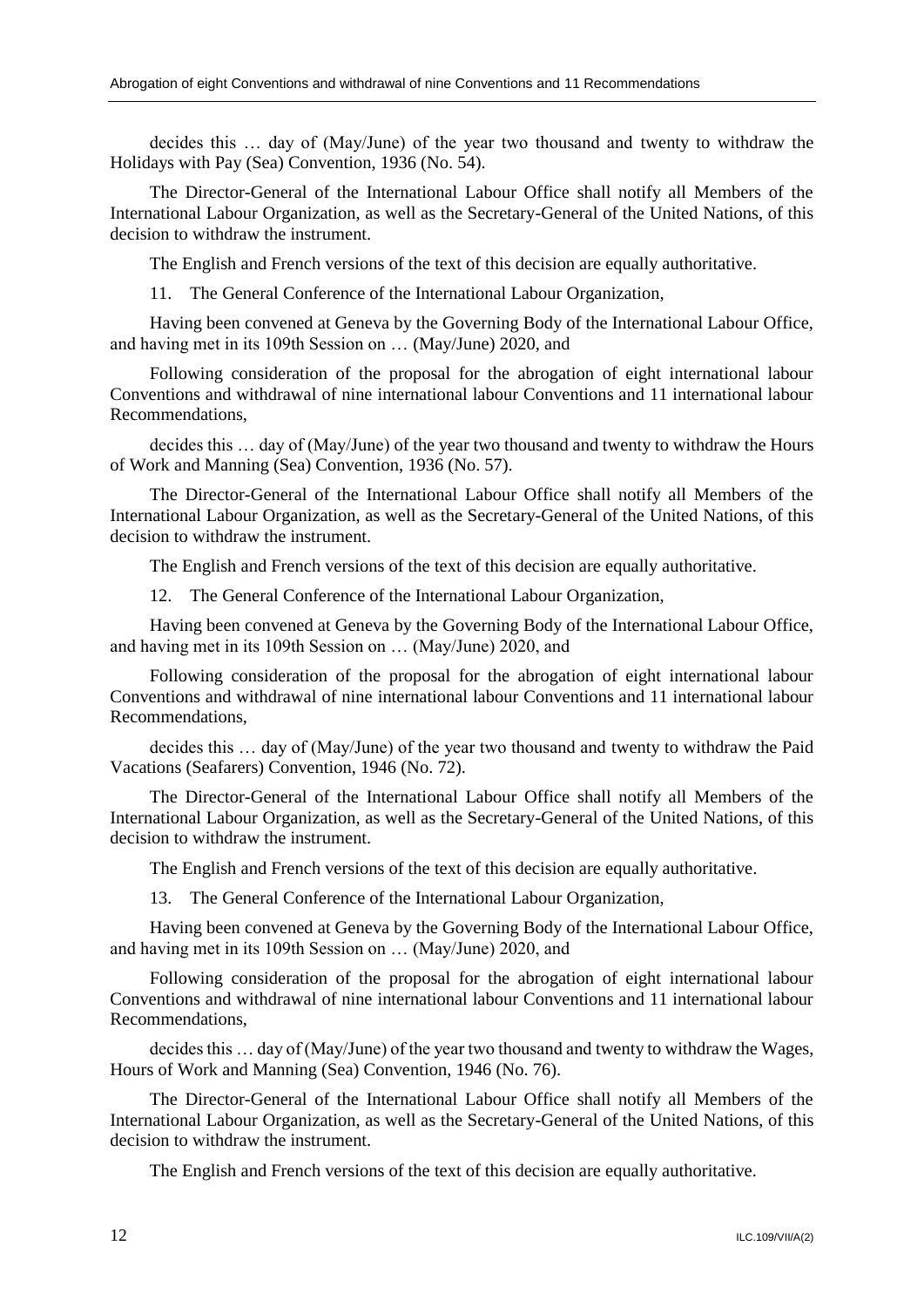Having been convened at Geneva by the Governing Body of the International Labour Office, and having met in its 109th Session on … (May/June) 2020, and

Following consideration of the proposal for the abrogation of eight international labour Conventions and withdrawal of nine international labour Conventions and 11 international labour Recommendations,

decides this … day of (May/June) of the year two thousand and twenty to withdraw the Wages, Hours of Work and Manning (Sea) Convention (Revised), 1949 (No. 93).

The Director-General of the International Labour Office shall notify all Members of the International Labour Organization, as well as the Secretary-General of the United Nations, of this decision to withdraw the instrument.

The English and French versions of the text of this decision are equally authoritative.

15. The General Conference of the International Labour Organization,

Having been convened at Geneva by the Governing Body of the International Labour Office, and having met in its 109th Session on … (May/June) 2020, and

Following consideration of the proposal for the abrogation of eight international labour Conventions and withdrawal of nine international labour Conventions and 11 international labour Recommendations,

decides this … day of (May/June) of the year two thousand and twenty to withdraw the Wages, Hours of Work and Manning (Sea) Convention (Revised), 1958 (No. 109).

The Director-General of the International Labour Office shall notify all Members of the International Labour Organization, as well as the Secretary-General of the United Nations, of this decision to withdraw the instrument.

The English and French versions of the text of this decision are equally authoritative.

16. The General Conference of the International Labour Organization,

Having been convened at Geneva by the Governing Body of the International Labour Office, and having met in its 109th Session on … (May/June) 2020, and

Following consideration of the proposal for the abrogation of eight international labour Conventions and withdrawal of nine international labour Conventions and 11 international labour Recommendations,

decides this … day of (May/June) of the year two thousand and twenty to withdraw the Recruitment and Placement of Seafarers Convention, 1996 (No. 179).

The Director-General of the International Labour Office shall notify all Members of the International Labour Organization, as well as the Secretary-General of the United Nations, of this decision to withdraw the instrument.

The English and French versions of the text of this decision are equally authoritative.

17. The General Conference of the International Labour Organization,

Having been convened at Geneva by the Governing Body of the International Labour Office, and having met in its 109th Session on … (May/June) 2020, and

Following consideration of the proposal for the abrogation of eight international labour Conventions and withdrawal of nine international labour Conventions and 11 international labour Recommendations,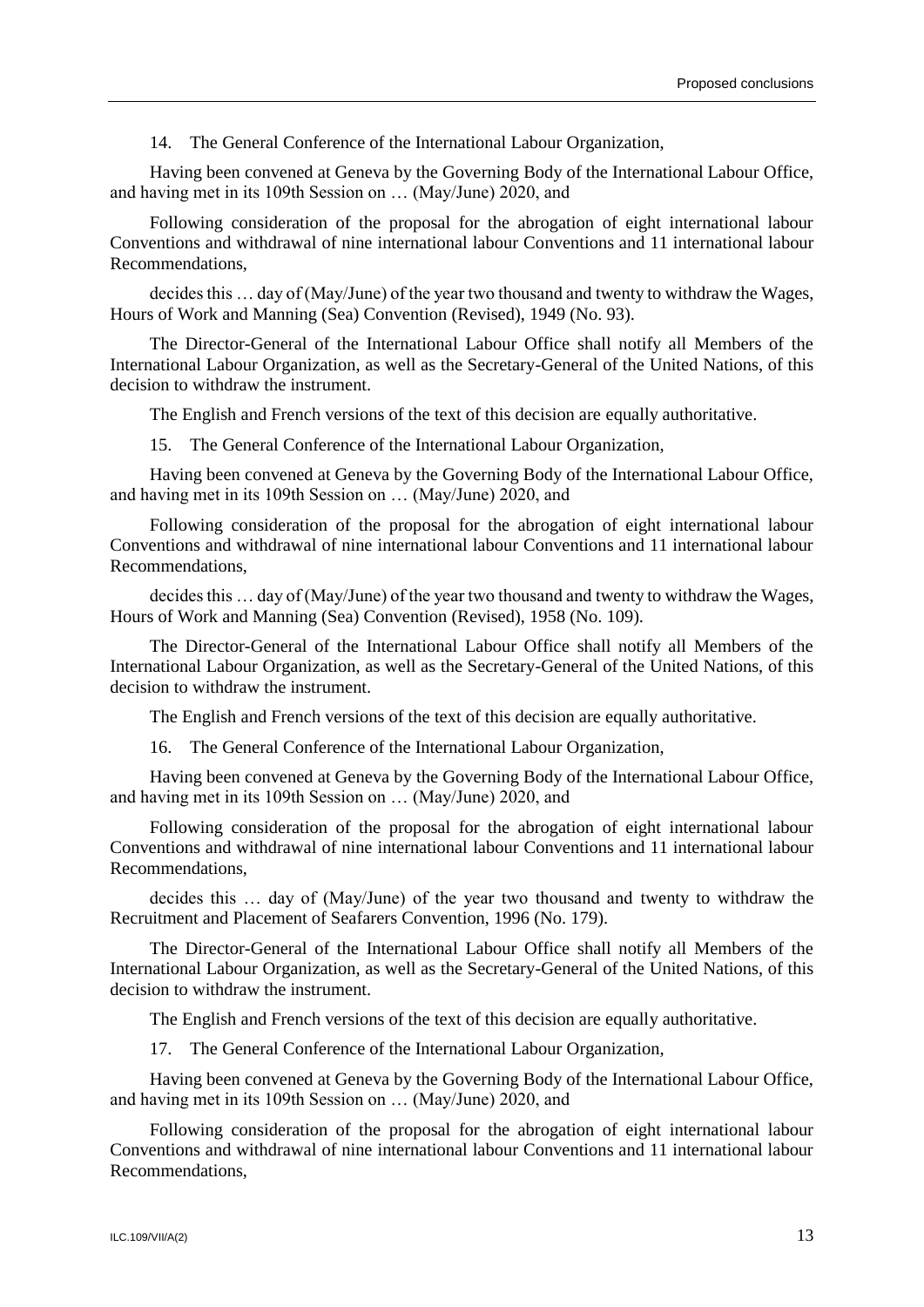decides this … day of (May/June) of the year two thousand and twenty to withdraw the Seafarers' Hours of Work and the Manning of Ships Convention, 1996 (No. 180).

The Director-General of the International Labour Office shall notify all Members of the International Labour Organization, as well as the Secretary-General of the United Nations, of this decision to withdraw the instrument.

The English and French versions of the text of this decision are equally authoritative.

18. The General Conference of the International Labour Organization,

Having been convened at Geneva by the Governing Body of the International Labour Office, and having met in its 109th Session on … (May/June) 2020, and

Following consideration of the proposal for the abrogation of eight international labour Conventions and withdrawal of nine international labour Conventions and 11 international labour Recommendations,

decides this … day of (May/June) of the year two thousand and twenty to withdraw the Repatriation (Ship Masters and Apprentices) Recommendation, 1926 (No. 27).

The Director-General of the International Labour Office shall notify all Members of the International Labour Organization, as well as the Secretary-General of the United Nations, of this decision to withdraw the instrument.

The English and French versions of the text of this decision are equally authoritative.

19. The General Conference of the International Labour Organization,

Having been convened at Geneva by the Governing Body of the International Labour Office, and having met in its 109th Session on … (May/June) 2020, and

Following consideration of the proposal for the abrogation of eight international labour Conventions and withdrawal of nine international labour Conventions and 11 international labour Recommendations,

decides this … day of (May/June) of the year two thousand and twenty to withdraw the Prevention of Industrial Accidents Recommendation, 1929 (No. 31).

The Director-General of the International Labour Office shall notify all Members of the International Labour Organization, as well as the Secretary-General of the United Nations, of this decision to withdraw the instrument.

The English and French versions of the text of this decision are equally authoritative.

20. The General Conference of the International Labour Organization,

Having been convened at Geneva by the Governing Body of the International Labour Office, and having met in its 109th Session on … (May/June) 2020, and

Following consideration of the proposal for the abrogation of eight international labour Conventions and withdrawal of nine international labour Conventions and 11 international labour Recommendations,

decides this … day of (May/June) of the year two thousand and twenty to withdraw the Hours of Work and Manning (Sea) Recommendation, 1936 (No. 49).

The Director-General of the International Labour Office shall notify all Members of the International Labour Organization, as well as the Secretary-General of the United Nations, of this decision to withdraw the instrument.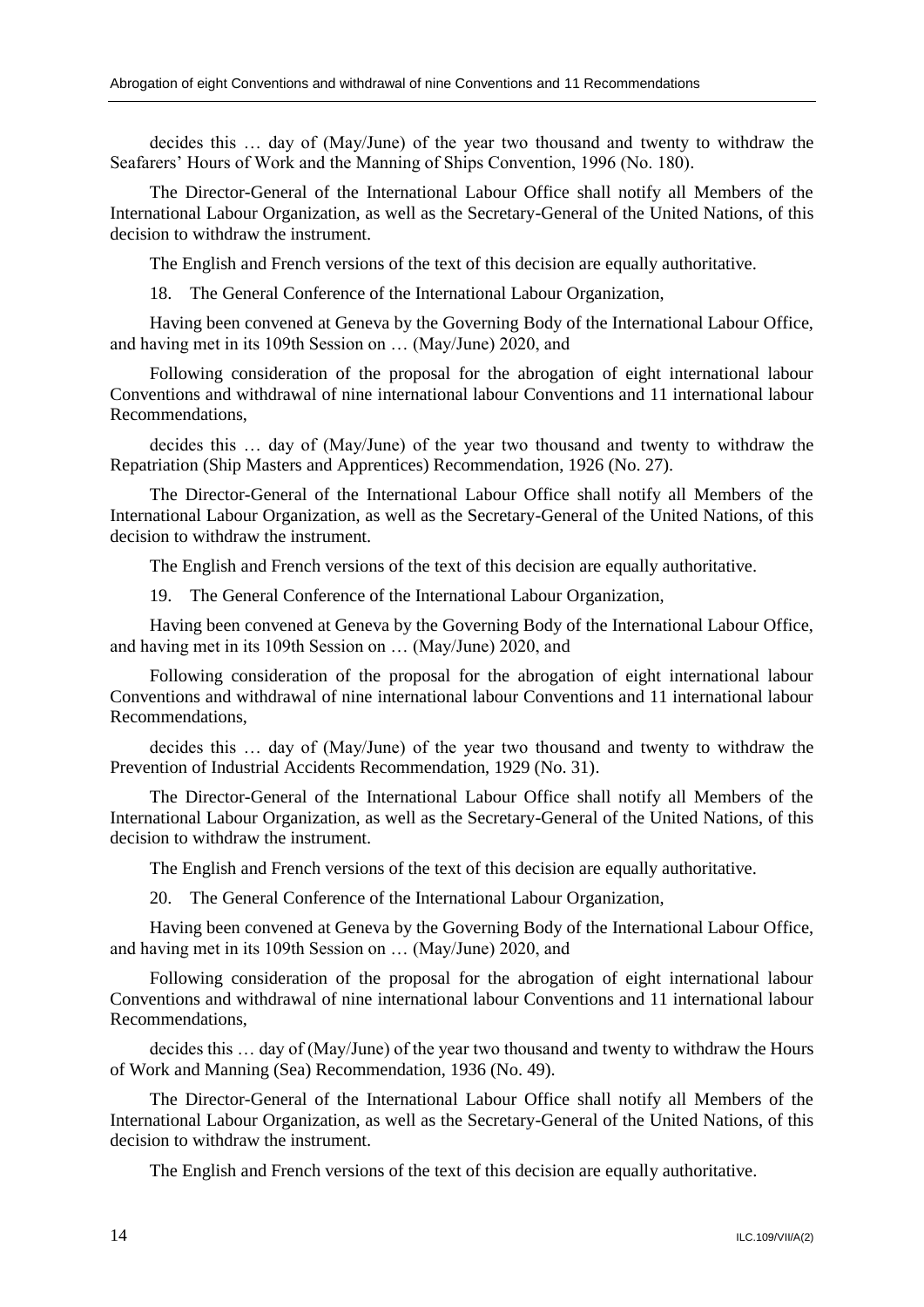Having been convened at Geneva by the Governing Body of the International Labour Office, and having met in its 109th Session on … (May/June) 2020, and

Following consideration of the proposal for the abrogation of eight international labour Conventions and withdrawal of nine international labour Conventions and 11 international labour Recommendations,

decides this … day of (May/June) of the year two thousand and twenty to withdraw the Seafarers' Engagement (Foreign Vessels) Recommendation, 1958 (No. 107).

The Director-General of the International Labour Office shall notify all Members of the International Labour Organization, as well as the Secretary-General of the United Nations, of this decision to withdraw the instrument.

The English and French versions of the text of this decision are equally authoritative.

22. The General Conference of the International Labour Organization,

Having been convened at Geneva by the Governing Body of the International Labour Office, and having met in its 109th Session on … (May/June) 2020, and

Following consideration of the proposal for the abrogation of eight international labour Conventions and withdrawal of nine international labour Conventions and 11 international labour Recommendations,

decides this … day of (May/June) of the year two thousand and twenty to withdraw the Vocational Training (Seafarers) Recommendation, 1970 (No. 137).

The Director-General of the International Labour Office shall notify all Members of the International Labour Organization, as well as the Secretary-General of the United Nations, of this decision to withdraw the instrument.

The English and French versions of the text of this decision are equally authoritative.

23. The General Conference of the International Labour Organization,

Having been convened at Geneva by the Governing Body of the International Labour Office, and having met in its 109th Session on … (May/June) 2020, and

Following consideration of the proposal for the abrogation of eight international labour Conventions and withdrawal of nine international labour Conventions and 11 international labour Recommendations,

decides this … day of (May/June) of the year two thousand and twenty to withdraw the Employment of Seafarers (Technical Developments) Recommendation, 1970 (No. 139).

The Director-General of the International Labour Office shall notify all Members of the International Labour Organization, as well as the Secretary-General of the United Nations, of this decision to withdraw the instrument.

The English and French versions of the text of this decision are equally authoritative.

24. The General Conference of the International Labour Organization,

Having been convened at Geneva by the Governing Body of the International Labour Office, and having met in its 109th Session on … (May/June) 2020, and

Following consideration of the proposal for the abrogation of eight international labour Conventions and withdrawal of nine international labour Conventions and 11 international labour Recommendations,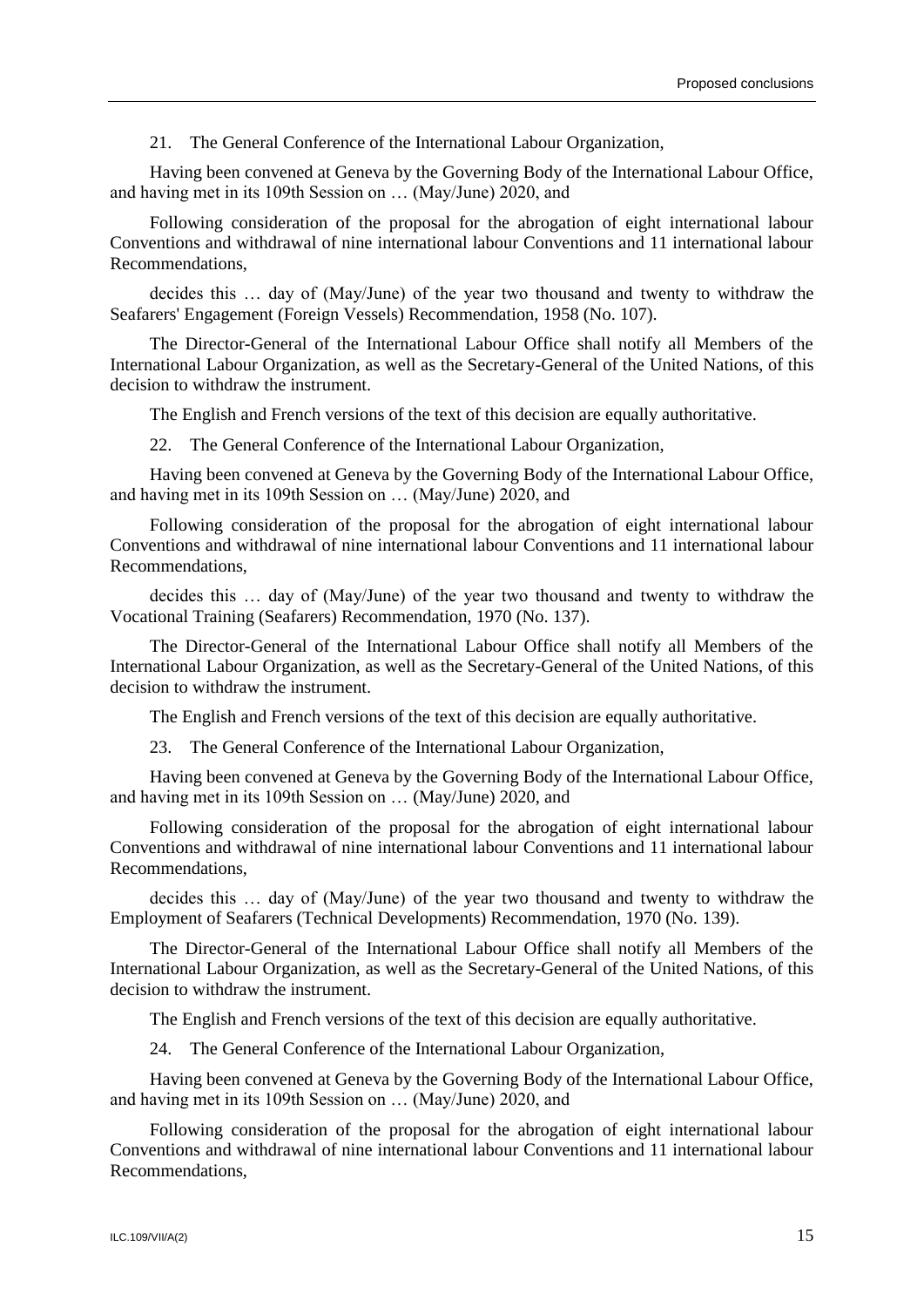decides this … day of (May/June) of the year two thousand and twenty to withdraw the Protection of Young Seafarers Recommendation, 1976 (No. 153).

The Director-General of the International Labour Office shall notify all Members of the International Labour Organization, as well as the Secretary-General of the United Nations, of this decision to withdraw the instrument.

The English and French versions of the text of this decision are equally authoritative.

25. The General Conference of the International Labour Organization,

Having been convened at Geneva by the Governing Body of the International Labour Office, and having met in its 109th Session on … (May/June) 2020, and

Following consideration of the proposal for the abrogation of eight international labour Conventions and withdrawal of nine international labour Conventions and 11 international labour Recommendations,

decides this … day of (May/June) of the year two thousand and twenty to withdraw the Continuity of Employment (Seafarers) Recommendation, 1976 (No. 154).

The Director-General of the International Labour Office shall notify all Members of the International Labour Organization, as well as the Secretary-General of the United Nations, of this decision to withdraw the instrument.

The English and French versions of the text of this decision are equally authoritative.

26. The General Conference of the International Labour Organization,

Having been convened at Geneva by the Governing Body of the International Labour Office, and having met in its 109th Session on … (May/June) 2020, and

Following consideration of the proposal for the abrogation of eight international labour Conventions and withdrawal of nine international labour Conventions and 11 international labour Recommendations,

decides this … day of (May/June) of the year two thousand and twenty to withdraw the Repatriation of Seafarers Recommendation, 1987 (No. 174).

The Director-General of the International Labour Office shall notify all Members of the International Labour Organization, as well as the Secretary-General of the United Nations, of this decision to withdraw the instrument.

The English and French versions of the text of this decision are equally authoritative.

27. The General Conference of the International Labour Organization,

Having been convened at Geneva by the Governing Body of the International Labour Office, and having met in its 109th Session on … (May/June) 2020, and

Following consideration of the proposal for the abrogation of eight international labour Conventions and withdrawal of nine international labour Conventions and 11 international labour Recommendations,

decides this … day of (May/June) of the year two thousand and twenty to withdraw the Recruitment and Placement of Seafarers Recommendation, 1996 (No. 186).

The Director-General of the International Labour Office shall notify all Members of the International Labour Organization, as well as the Secretary-General of the United Nations, of this decision to withdraw the instrument.